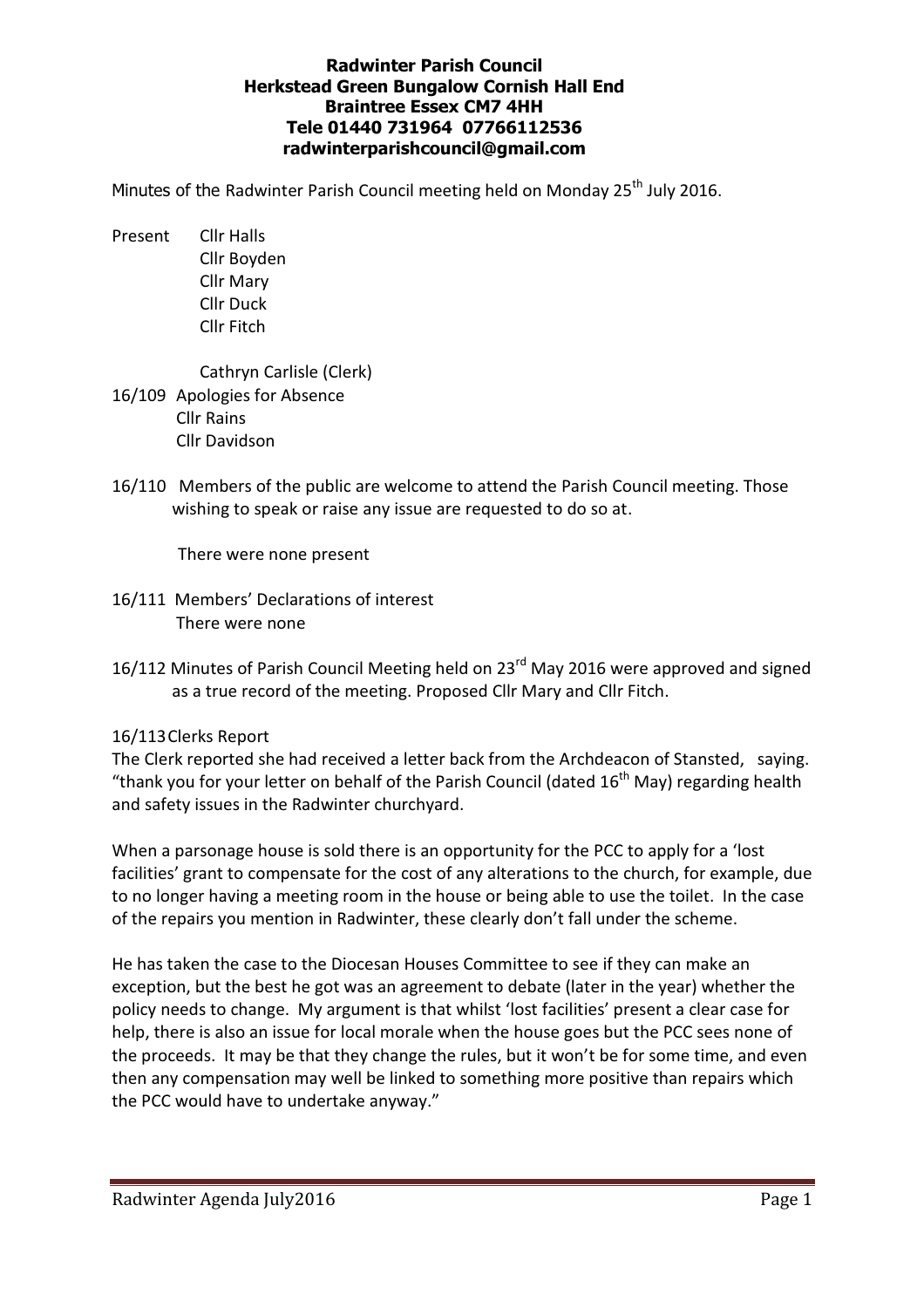The Clerk had also received a letter from the Miss Mizen's about the corner of the Recreation Grounds by the old pavilion has become over grown with nettles and brambles. The Clerk has spoken with Julie Haines who informed The Clerk this was in hand.

The Clerk had also received a letter from J Hughes who is concerned that the developers have built up the bank, which could cause their property to flood, The Clerk has pasted this on to the Enforcement Officer.

16/114 District Councils Report There was none

16/115 County Councillors There was none

16/116 Recreation Ground:

## 16/116.1 Recreation Ground update

## Report from Julie Haines

There is some less positive news since the last meeting. Because of the vote to leave Europe, the status of the £80K grant from DEFRA is now uncertain so we will now have to sit and wait in the queue while more important national matters are sorted out before we know whether or not the grant is still forthcoming.

However, having got so close, we have decided to start the building programme as planned. Without the grant we have about enough money to get a watertight shell of the building up and if the grant does not materialise, we will have to work harder, look for sources of income and do more fund raising to complete the interior of the building and fit it out.

We are pleased to announce that Mark Halls, submitted the lowest tender for building the new pavilion, he will start on site in September of this year. Although Mark has been a member of the steering group and trustee of the Recreation Ground Charity he resigned from the committee prior to the tender process and has also resigned as trustee. We are however delighted to be keeping things local.

Hopefully in the next few weeks the extra hectare of land, that was part of the section 106 agreement, will be transferred to the Parish Council. My understanding is that the agents for the developers (Bidwell's) will deal with all the land registry matters. Once this has been done we can add the new land to the lease that the Recreation Ground has with the PC. A planning application for change of use has been prepared and passed to the Parish Clerk for completion and submission. This can be done before the handover has been completed.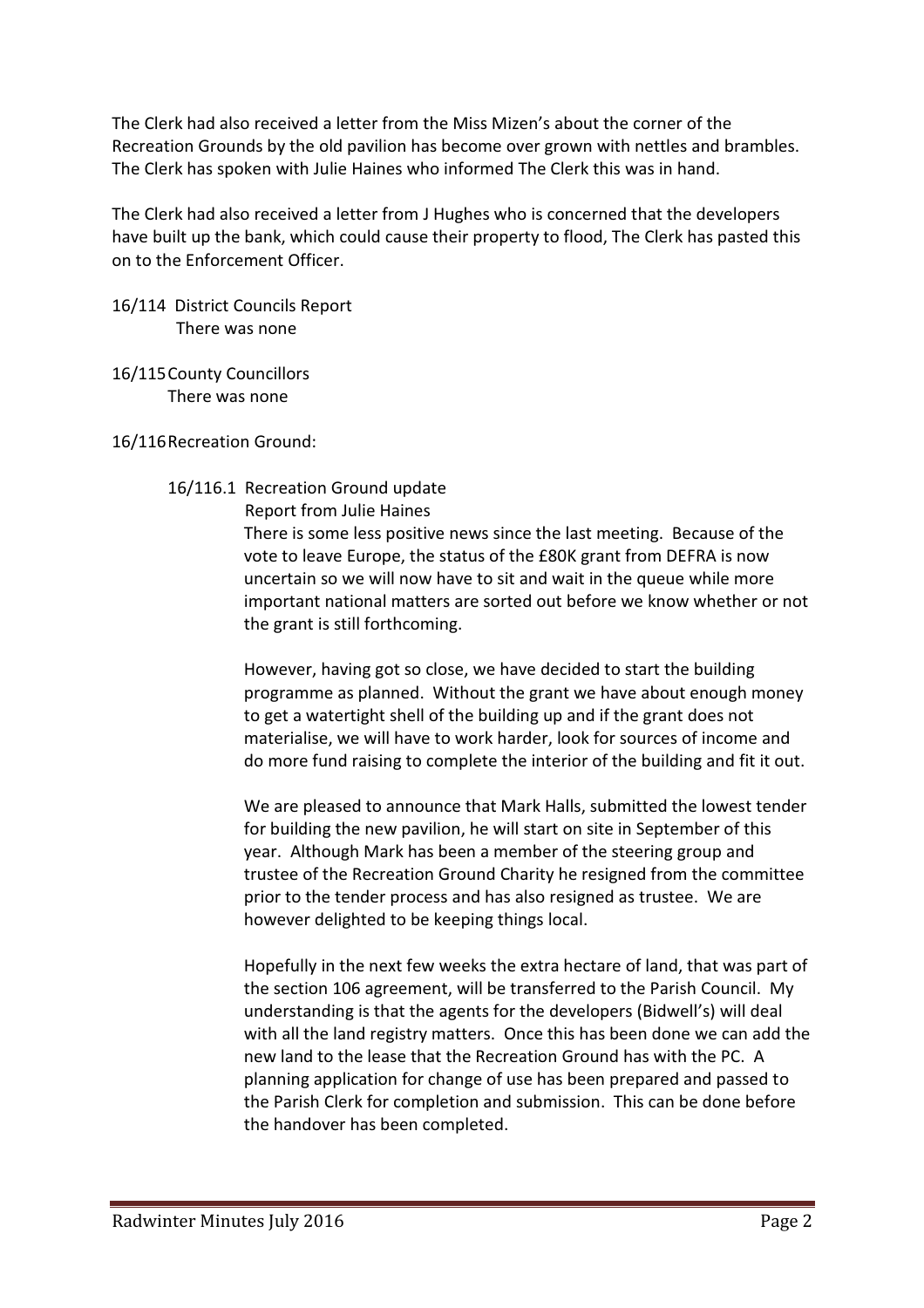Over the next few months as well as starting the building programme, we plan to focus on setting up a strong committee ready to manage the new facility and would welcome approaches from any interested people.

They continue to apply to trusts and will continue with the fund raising. We were really pleased to have a good turnout at the Hangi which raised £3,000. She would like to pass on thanks to the PC for supporting that event.

They have their first AGM (under the new constitution) this Saturday morning 30<sup>th</sup> July up by the playground and would welcome all Parish Councillors to this.

 16/116.2 To decide if the Parish Council wanted to take on the Extra Ground. The Clerk received an email from Henry Turtill of Bidwell's asking the following. "I understand from Sir Jonathan Parker (via the Parish Newsletter) that the Parish Council are undecided as to whether or not they wish to take the recreation ground extension land at the present time. Given that Notice has been served upon us can you please confirm whether or not the Parish Council indeed do wish to take this land now or if they would rather wait until a later date. One thought I had been that the Parish Council could legally take the land off the Estate and let it back to the Estate for farming until such time that the Parish Council wish to establish the ground for the recreation extension. In this way the PC will have the legal ownership but do not need to maintain or manage it until they want to.

This will also have a bearing on the additional strip of land which Sir Jonathan Parker was willing to sell to the PC as and when the recreation ground extension was to go ahead.

I appreciate it may take you a little while to respond but clearly we need to know the PC's position in connection with the Notice and Transfer.

The Clerk and Julie Haines replied to the first part of the email saying that the Parish Council would be taking on the piece of land for the extension to the recreation ground. The Parish Council would talk about the other land at the meeting on Monday night.

The Parish Council decided that they would not be taking on the extra land that Sir Jonathan Parker had offered to sell to the PC.

#### 16/117 Finance:

To agree the following payments:

| 16/117.1        | Cathryn Carlisle - | salary                | 31  |  |
|-----------------|--------------------|-----------------------|-----|--|
| 16/117.2 £88.03 | E-on               | Electricity           | d/d |  |
| 16/117.3 £23.00 | Cathryn Carlisle   | <b>Clerk Expenses</b> | 32  |  |
| 16/117.4 £48.38 | A & J Lighting     | Maintenance           | S/O |  |
| 16/117.5 £26.47 | RТ                 | Telephone             | D/D |  |
|                 |                    |                       |     |  |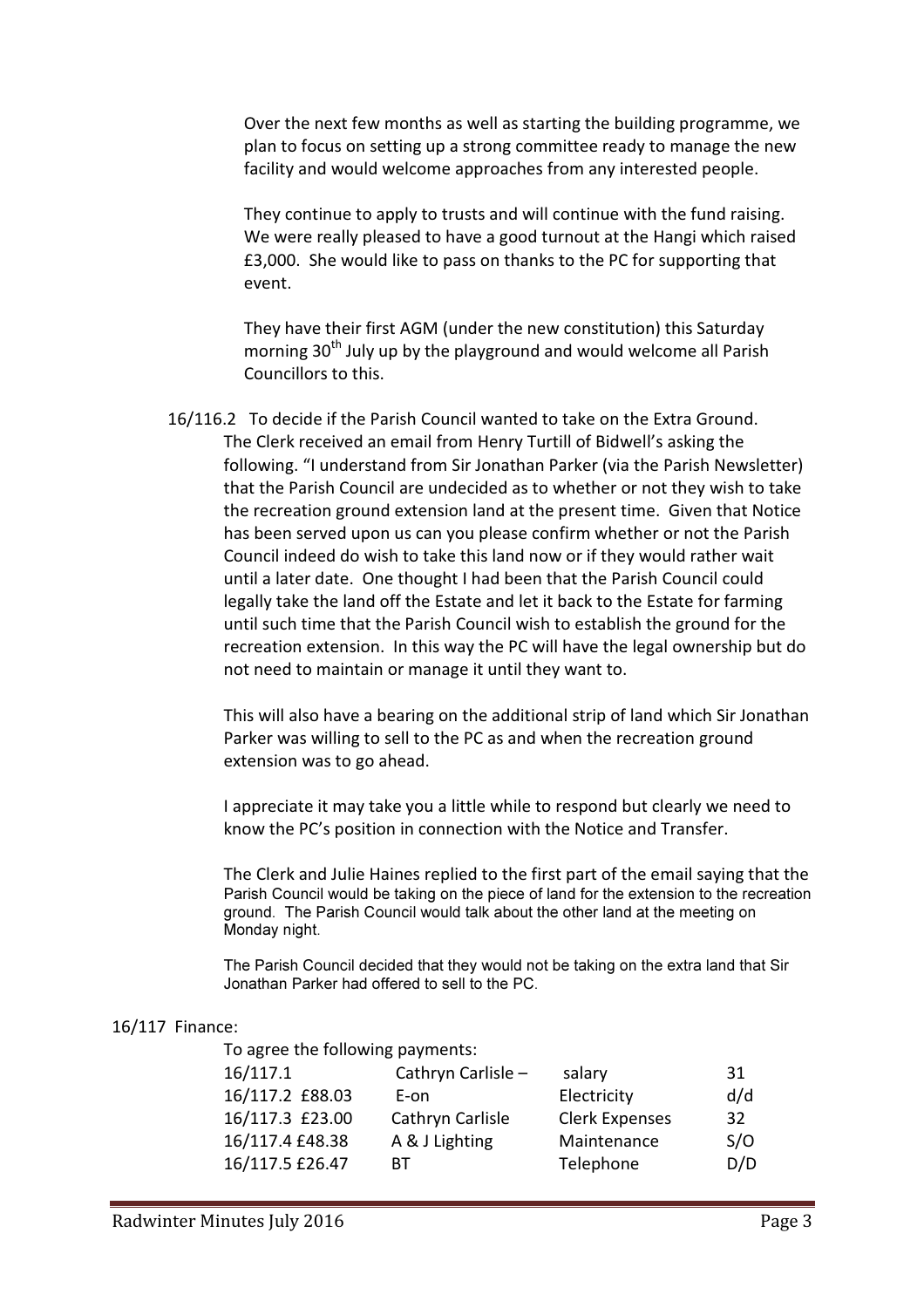| 16/117.6 £85.00  | <b>EALC</b>                                     | <b>Training</b> | 36 |
|------------------|-------------------------------------------------|-----------------|----|
| 16/117.7 £100.00 | Ambo                                            | Donation        | 35 |
| 16/117.8 £78.00  | The Sign and Graphics Sign                      |                 | 34 |
| 16/117.9 £48.00  | <b>RCCE</b>                                     | Subs            | 33 |
| 16/117.10 £39.33 | <b>SLCC</b>                                     | Subs            |    |
| 16/117.11        | Cathryn Carlisle                                | Salary          |    |
| 16/117.12 £23.00 | Cathryn Carlisle                                | <b>Expenses</b> |    |
| 16/117.13 £48.38 | A & J Lighting                                  | Maintenance     |    |
| 16/117.14 £28.10 | BT.                                             | Telephone       |    |
| 16/117.15 £85.20 | E-on                                            | Electricity     |    |
|                  | 16/117.16 £494.71 Community Insurance Insurance |                 |    |

Payments were approved by all members of the council present, Cllr Mary checked the invoices prior to the meeting.

It was agreed that as of this meeting Councillors not attending any courses booked on their behalf, the course will need to be paid for by the councillor. The onus is on the councillor who can't attend the course to find someone else to attend the course.

| 16/117.17 | Monthly Budget and Bank Reconciliation<br>Was approved by all members of the council present                                 |  |
|-----------|------------------------------------------------------------------------------------------------------------------------------|--|
| 16/117.18 | <b>Bank Account</b><br>Update<br>The Clerk will be take all the forms into the Saffron Walden<br>Building Society next week. |  |

- 16/117.19 Clerks Salary Review The Clerks Salary has been increased by £3.03 per month.
- 16/117.20 Insurance Review The Clerk queried what the insurance for gate and fences covered. It covers the gates for the recreation ground.

16/118 Recent Planning Applications: There were none.

> 16/118.1 Planning Results There were none

16/118.2 New Development of East View

The Developers have given an update with regard to the development of the road, "as you know following on from my previous email of the  $14<sup>th</sup>$  June we were intending to have our haul road complete by Friday 15<sup>th</sup> July & intending no further heavy goods vehicles traffic coming through East View Close.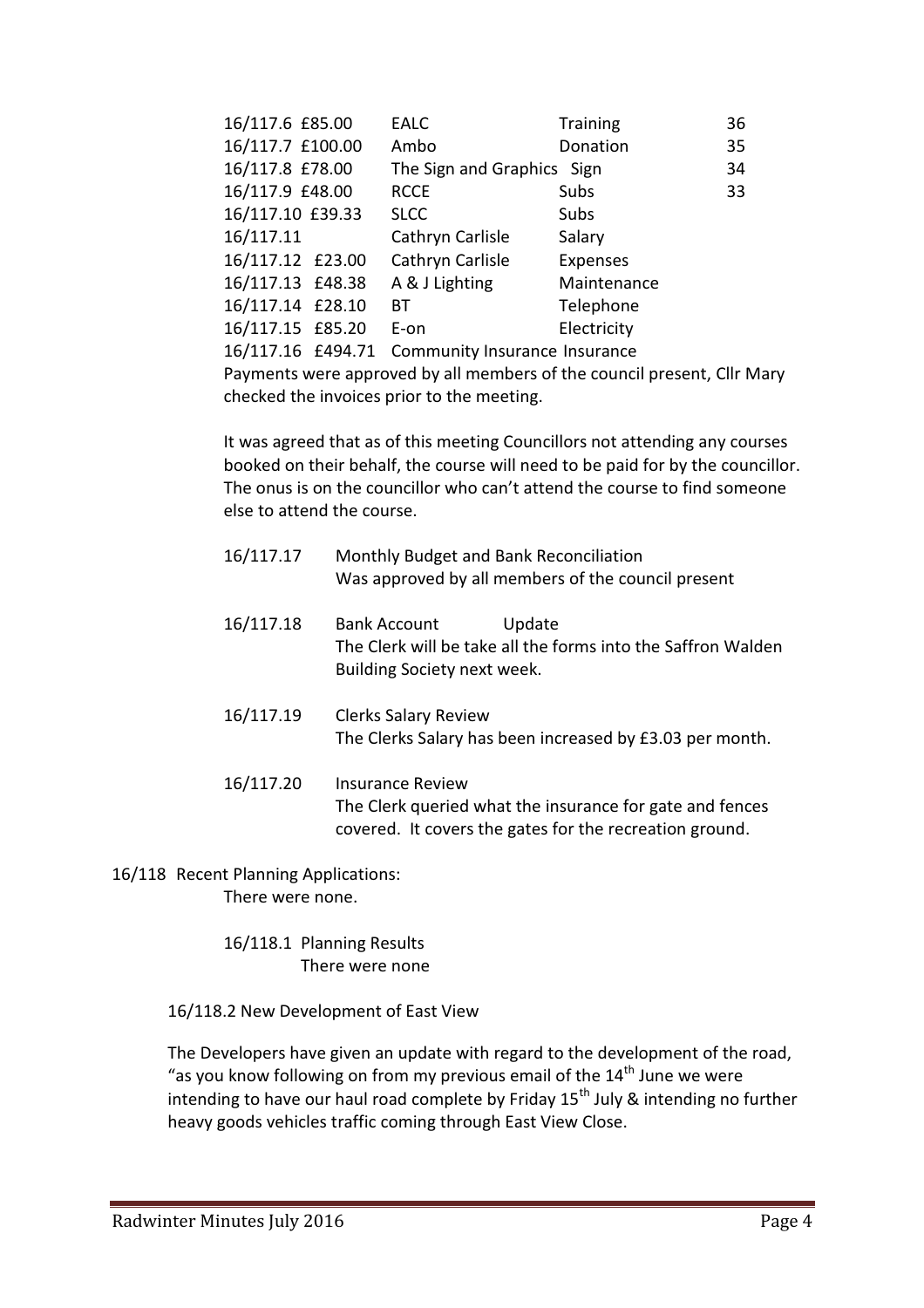Regrettably due to the inclement weather we have had recently this has put us behind programme which now means we will have to use the access through East View Close until the end of July.

We apologise for this delay but unfortunately the weather is out of our control. Some Councillors said that at the moment both entrances are being used. The footpath that runs along the new development has been closed. This was mentioned when the development was given the go ahead.

The piling down did some damage, some of the children were crying in the playground, there was only a slip of paper put through door once someone complained about the noise. The site foreman is not sympatric to residents.

### 16/119 Highways: Updates

The Clerk had taken picture of the flood at Hall Farm, ECC Highways have been working there. So we're hoping that this will stop the water flooding the road.

The Pothole at Bridge End has appeared again. The Clerk to take photos of the 30MPH sign at Maple End. The Clerk to take photos of the light outside the village hall.

# 16/120 Stocking Green update

No update

# 16/121 Website/Broadband

16/121.1 Broadband update

Thank you to those of you who were able to join us at the Essex Record Office on Wednesday last week for our Superfast Essex Countywide Parish Engagement Event. We hope you found the presentations and Q&A session helpful. A number of people requested a copy of the presentation slides from the event so we thought we would share this with you all for information. Please find attached. Apologies if the quality isn't as good as seen on the night, this is because they have purposely been saved as a smaller file to enable me to email them to you.

If you do have any questions regarding any of the information provided, please do not hesitate to get in touch and send any queries via the 'Contact us' section on our website.

We aim to hold these Countywide Parish Engagement Events every six months or so to give parishes an update and overview of the latest news and activity in relation to our programme. In between times we will hold sessions specifically for our Broadband Champions. If your Parish does not currently have a Broadband Champion and you would like to be one or nominate someone to be one, then please get in touch via the 'Contact us' section on our website (as above). See the current list at: www.superfastessex.org/broadbandchampions.

Our next quarterly Programme Update will be issued in August.